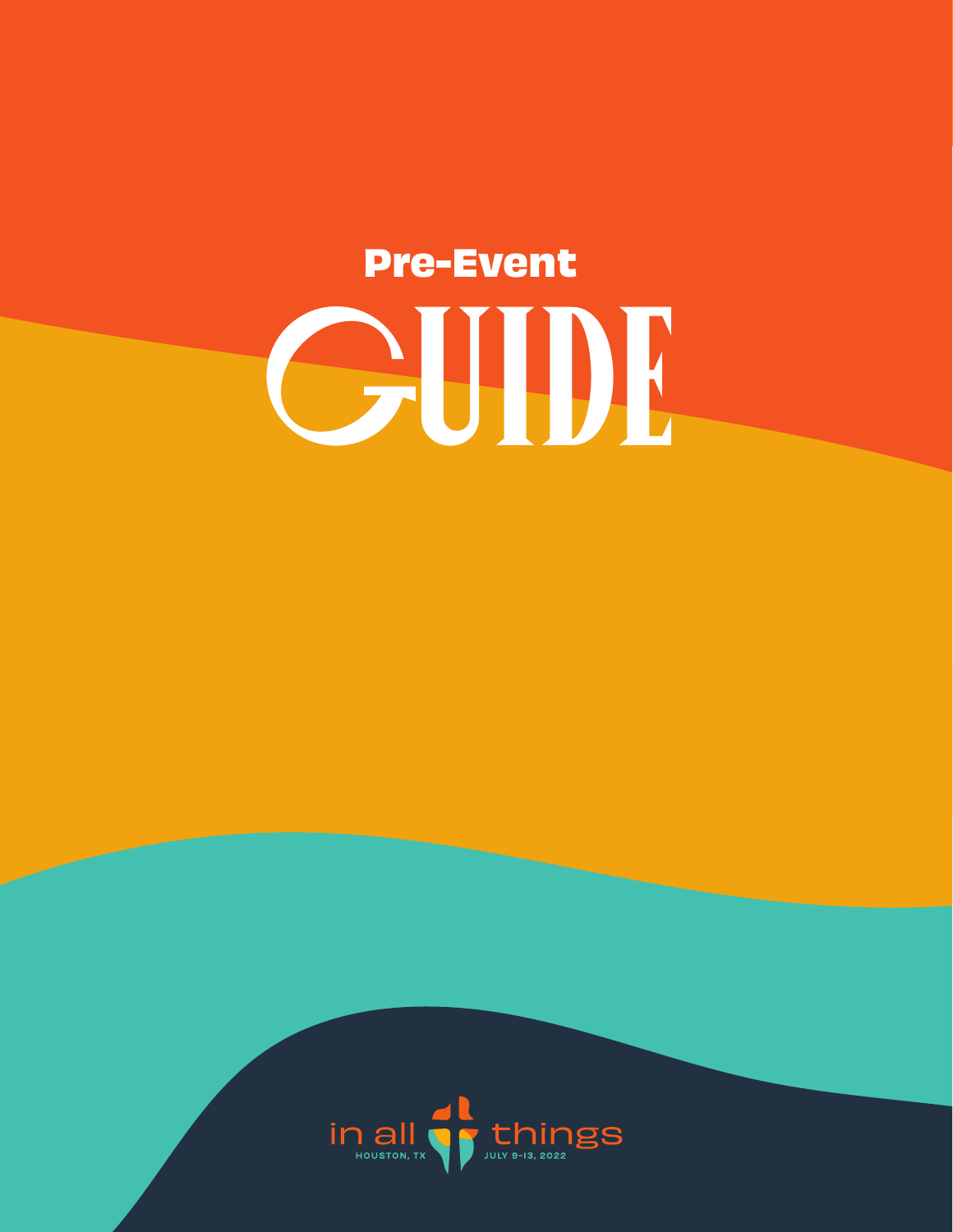### General Event Information

Adult Leaders should read this entire section.

Still have a question? Ask a Gathering Ambassador or call the 24-hour Gathering HelpLine: 713-853-8403 beginning July 8, 2022.

**Adult Leader Orientation GRB 310 & 320 Full Orientation July 8 |1:00 – 5:00 pm July 9 | 8:00 am-6:00 pm**

During registration at the George R. Brown Convention Center (GRB), one adult leader from each congregational group should attend one of the Adult Leader Orientation sessions. The Full Orientation session starts every 30 minutes and is recommended for adult leaders who have 0-1 Gathering experiences or desire an in-depth orientation. The 15-minute Fast Track Orientation session will focus on information new to this Gathering and is recommended for adult leaders who have 2+ Gathering experiences. It is not necessary to go through registration prior to attending one of the orientation sessions.

#### **Communion Ware**

Communion ware for the Worship Service was commissioned from and created by The Center for Liturgical Art at Concordia University Nebraska. These limited-edition three-piece sets must be reserved online through the Gathering Store located in the George R. Brown Convention Center Hall A. They are available for a cost of \$150 including packaging and shipping costs.

#### **District Events**

Connect with other people from your district and explore more of Houston at these district-sponsored events. Some events require pre-registration.

#### **California-Nevada-Hawaii District**

July 13 | 1:30 pm – 4:00 pm | George Ranch Historical Park

#### **Central Illinois District**

July 11 | 11:00 am – 2:00 pm or 3:00 pm – 6:00 pm| Truck Yard

**Eastern District**

July 10 | 6:00 pm – 8:00 pm | Minute Maid Park - Gallagher Club

**English District** July 11 |All Day | Camp Lone Star

**Florida-Georgia District** July 11 | 5:00 pm – 7:30 pm | Hilton Americas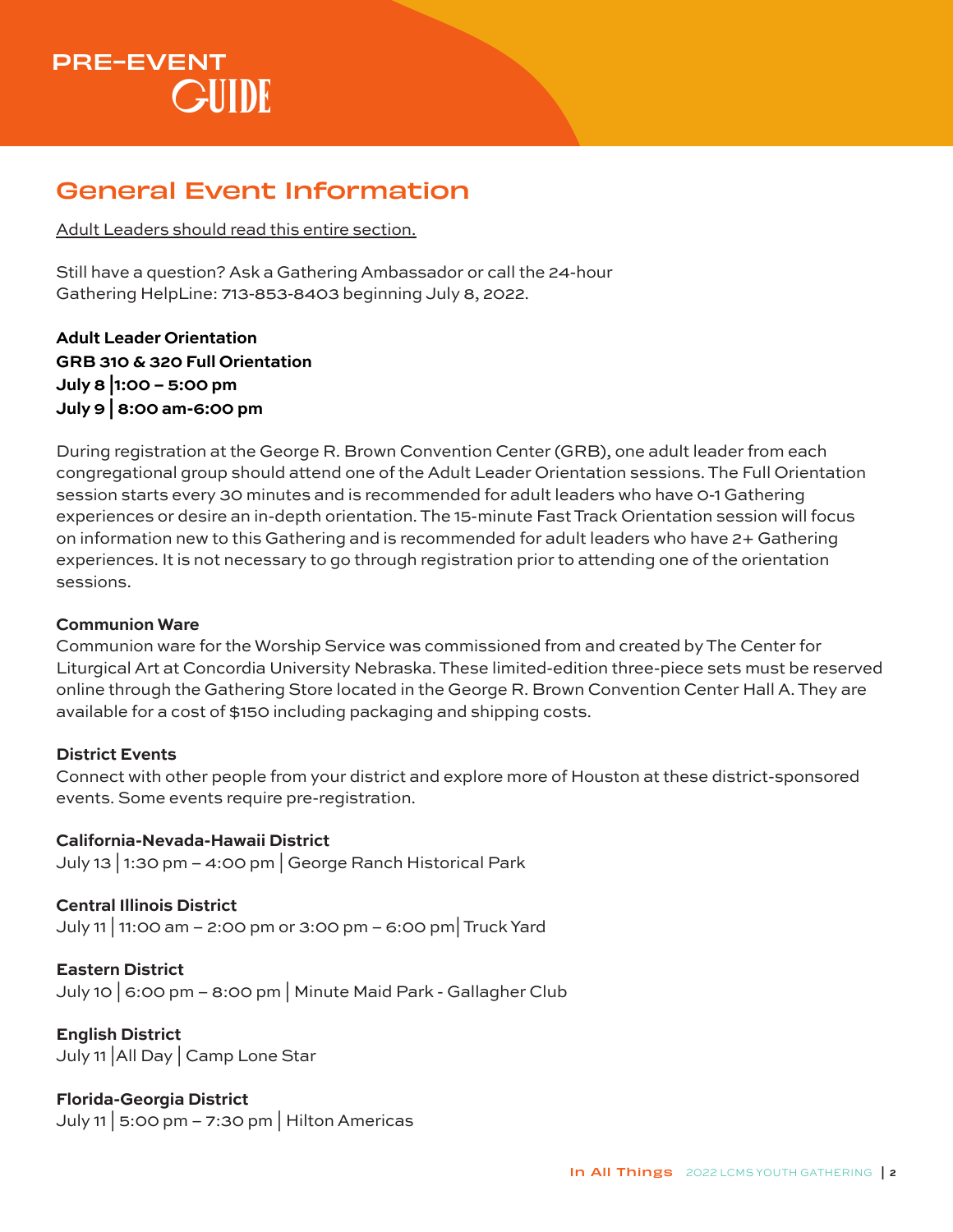**Indiana District**  July 9 | 5:30 pm – 8:00 pm | Minute Maid Park - Union Station

**Iowa East District**  July 10  $|11:00$  am  $-2:00$  pm  $|$  Stampede Houston

**Iowa West District**  July 11 | 4:30 pm – 7:00 pm | The Rustic

**Kansas District**  July 9 | 5:00 pm – 7:00 pm | Stampede Houston

**Michigan District**  July 10 | 5:00 pm – 7:00 pm | George R. Brown – Hall A

**Mid-South District**  July 11 | 5:30 pm – 8:00 pm | Minute Maid Park – Union Station

**Minnesota North District**  July 12 | 5:30 pm – 8:00 pm | Minute Maid Park – Union Station

**Minnesota South District**  July 9  $\vert$  3:00 pm – 5:00 pm  $\vert$  Stampede Houston

**Missouri District**  July 9 | 12:00 pm – 2:00 pm | Stampede Houston

**Nebraska District**  July 10 | 5:00 pm – 7:30 pm | The Rustic

**New England District**  July 11 | 4:30 pm – 7:30 pm | Downtown Aquarium

**North Wisconsin District**  July 8 | 9:00 pm – 11:00 pm | Downtown Aquarium

**Northern Illinois District**  July 11 | 11:00 am – 2:00 pm or 3:00 pm – 6:00 pm |Truck Yard

**Northwest District**  July 13 | 1:30 pm – 4:00 pm | George Ranch Historical Park

**Ohio District**  July 12 | 10:30 pm – 12:00 am | Shirley Acres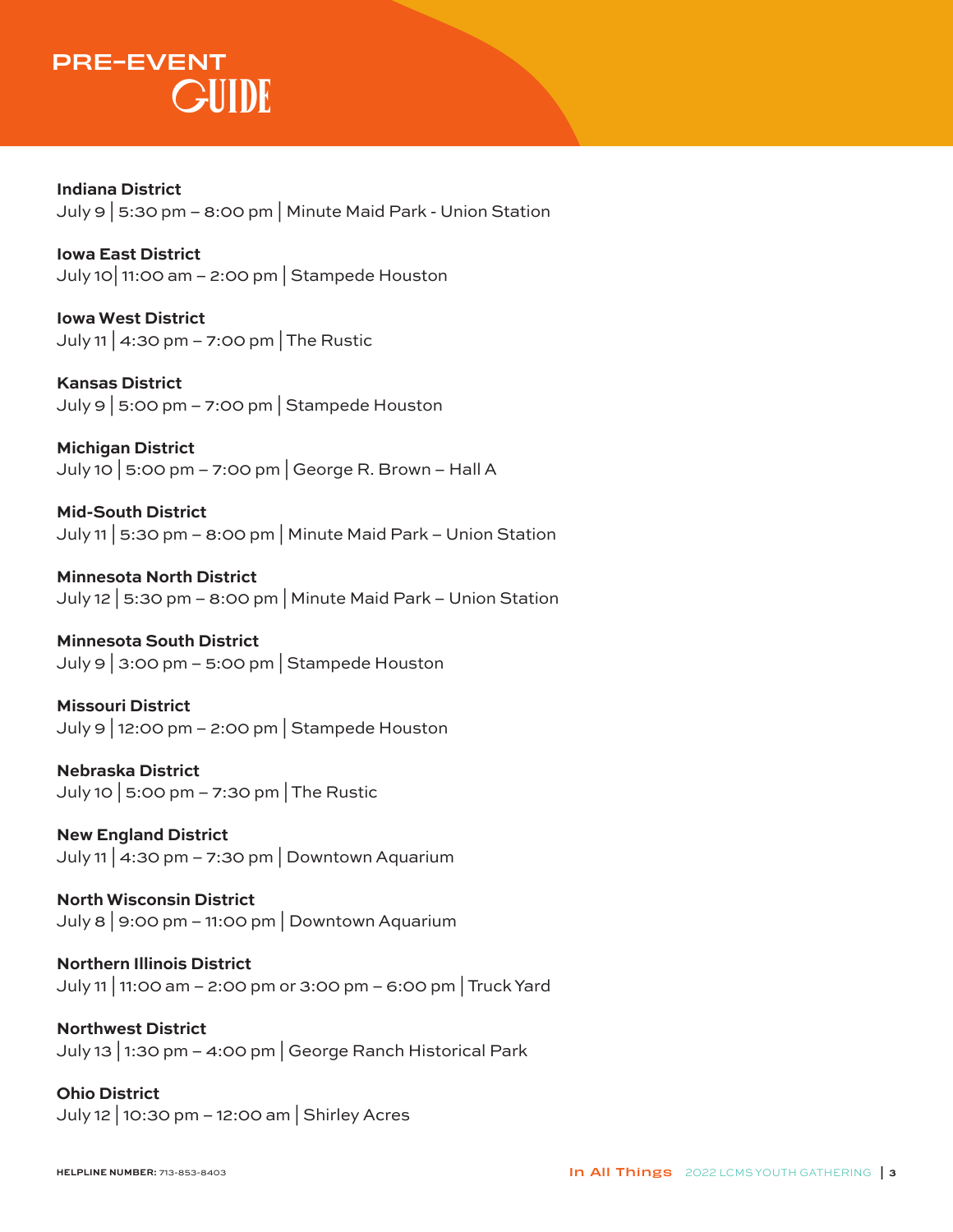**Oklahoma District** July 10 | 5:00 pm – 7:00 pm | George R. Brown – Hall A

**Pacific Southwest District** July 13 | 1:30 pm – 4:00 pm | George Ranch Historical Park

**Rocky Mountain District** July 10 | 5:00 pm – 7:30 pm | The Rustic

**South Dakota District** July 9 | 11:00 am – 1:00 pm  $\vert$  Downtown Aquarium

**South Wisconsin District** July 8 | 9:00 pm – 11:00 pm | Downtown Aquarium

**Southeastern District** July 10 | 5:00 pm – 8:00 pm | Minute Maid Park – Union Station

**Southern District** July 10 | 5:00 pm – 7:00 pm | George R. Brown – Hall A

**Southern Illinois District** July 11 | 11:00 am – 2:00 pm or 3:00 pm – 6:00 pm| Truck Yard

**Texas District** July 10 | 5:00 pm – 8:00 pm | Stampede Houston

#### **Donation Drop-Off**

Bring donation items to the George R. Brown Convention Center during registration and place them in the marked containers in Lobby C. Once the Interactive Center is open (starting Sunday), please bring them to the back of Hall C of the George R. Brown Convention Center. Please DO NOT bring donated items to Minute Maid Park. For a list of items to donate (canned food, etc.), please see the Gathering website. Remember to buy local in Houston!

Items being accepted:

- Canned Fruits and Vegetables
- Canned Meat, Poultry, or Fish
- Cereal
- Dry Beans
- Peanut Butter
- Rice
- Soups and Stews
- Whole Grain Pasta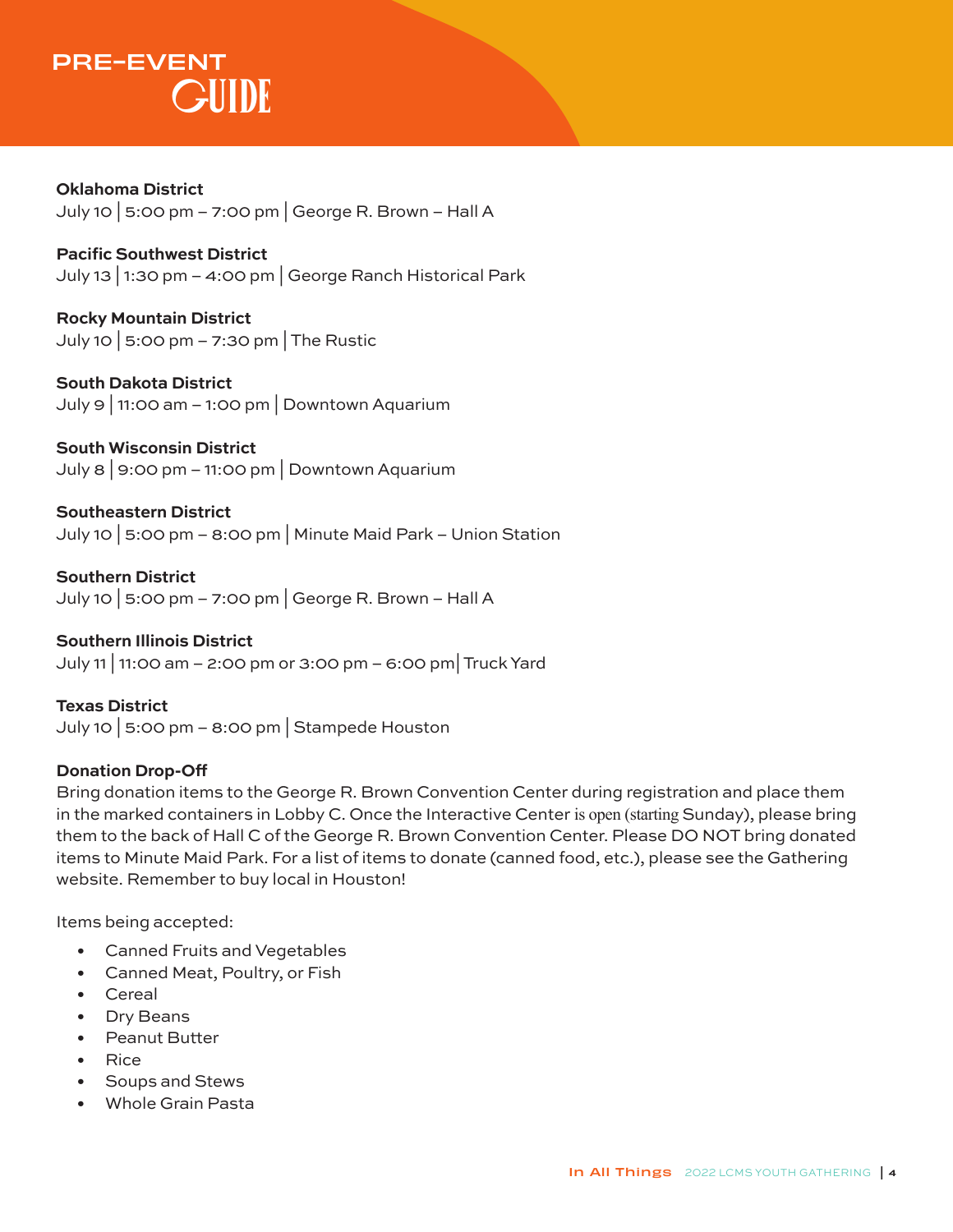#### **Evaluation**

We want your feedback! The evaluation process for the LCMS Youth Gathering is very important to the future planning of the event. A number of changes and improvements to the Gathering schedule and program have come directly from feedback from Gathering participants. From evaluating speakers to hotels, LCMS Youth Ministry wants your feedback as to how best the Gathering can serve your congregational youth ministry. **Both youth and adults** will be asked for their feedback via the Gathering App (speaker and general Gathering evaluation).

Also, look for Young Adult Volunteers who will be asking specific questions about parts of the Gathering program experience.

#### **Gathering Store**

Visit the Gathering store to find the greatest variety of Gathering apparel and products. You will find soft style tees, sweatpants, socks, hoodies, hats, mugs, and more with the Gathering logo as well as a collection of limited-edition shirts. The store is located inside the main entrance into Hall A of the George R. Brown Convention Center.

#### **Food Options**

Visit the Gathering App or website to check out the different food options. Houston offers many great food options in the downtown area or near outlying hotels.

Top Food Tips:

- Be patient and a good witness to staff and other customers.
- Plan ahead by making reservations.
- Look for special food options your hotel may be offering.
- Consider the George R. Brown Convention Center and Minute Maid Park concession stands.
- Explore the food trucks around the city and at Discovery Green before Mass Events.
- Find snacks, sandwiches and other options at area grocery and convenience stores.
- Remember restaurants are not designed to feed large groups of hungry students quickly.

#### **Food Trucks**

Food trucks will be available in the front of the George R. Brown Convention Center Saturday, 3:30-7:30 pm and Sunday-Tuesday, 11:00 am-7:30 pm. Food truck options are, but not limited to, the following:

- No Mi Street
- Foreign Policy
- El Guajillo
- Happy Endings
- Tu-Go Kitchen
- Wokker
- Waffle Bus
- Gumbo Express
- Saucy Nosh
- Seoul Side Wings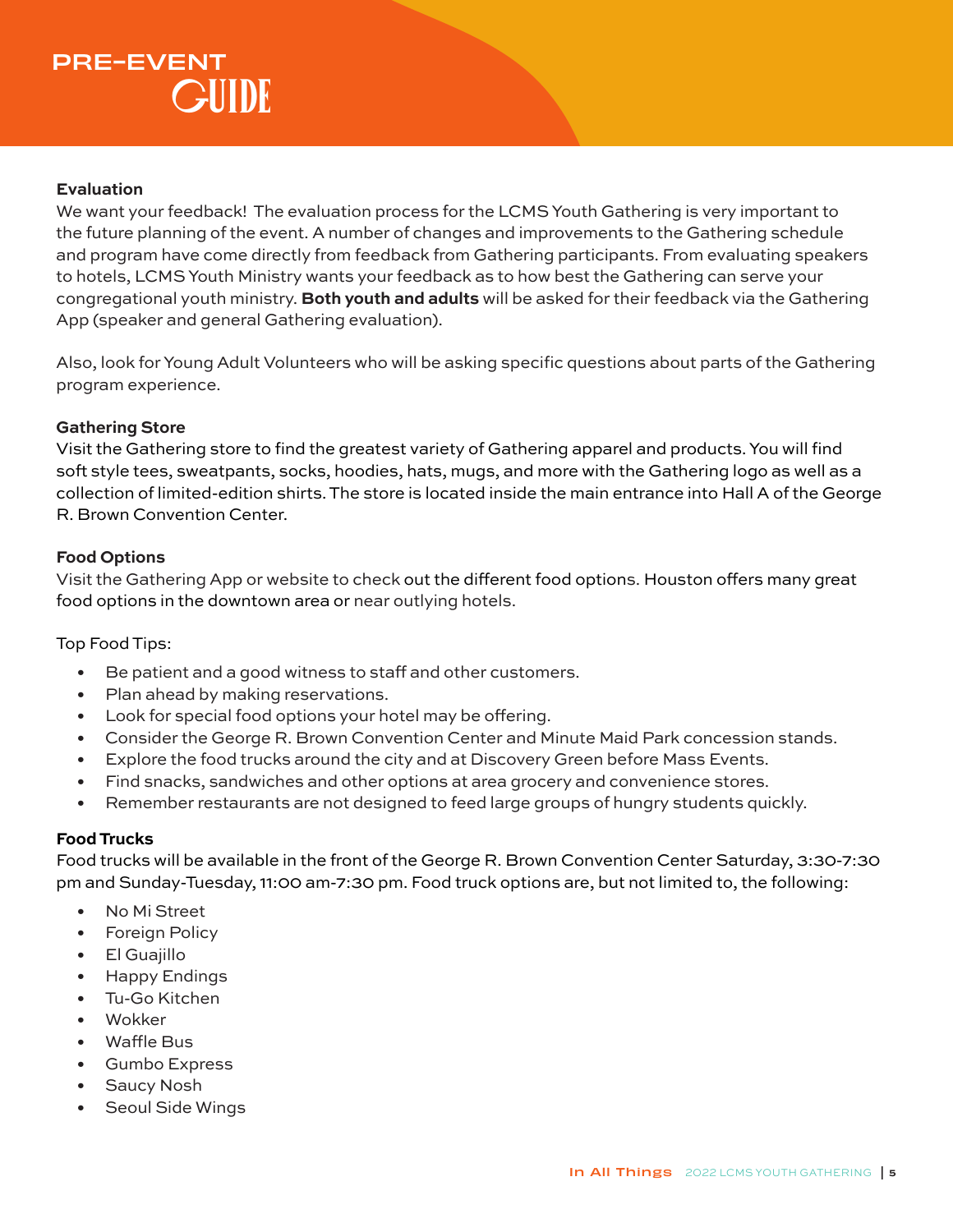- **Sizzles**
- Black Market Birria
- Southern Taste
- Good Times/Homies
- Dlish Curbside
- Moooseum Ice Cream
- Uncle Louie G
- Berry's Ice
- Friohana

#### **HelpLine: 713-853-8403**

The HelpLine is available 24 hours a day from 12 pm on July 7 until 12 pm on July 14. The HelpLine provides immediate information about events, program times, or other needs participants may have at the Gathering. For program information, please first consider consulting the Gathering App.

### **Hotels**

#### **Gathering Ambassador**

Your hotel will have a Hotel Gathering Ambassador available in the morning and evening. Please check the Gathering sign in your hotel lobby for location. The Ambassador is there to connect with Adult Leaders and provide a time of devotion and prayer. Gathering updates will also be available as needed. The Ambassador will do their best to answer questions you may have. Please note, all important updates will be pushed through the Gathering App. We encourage you take the opportunity to connect with your hotel Ambassador and the other Adult Leaders in your hotel.

#### **Hotel Expectations**

Please observe hotel policies, be respectful of evening hours and elevators (do not push all the buttons for every floor or security will act accordingly). Hotel staff are hard-working, courteous, and serving many guests. Be respectful of the work they do and reach out to them with a positive example. Due to limited staffing, groups should not expect to receive daily service to their rooms. Tipping your hotel cleaning service is appropriate and encouraged.

#### **Info Booths**

Gathering Ambassadors staff Info Booths and are ready to answer questions about program, schedules, and lost and found items. Info Booths can be found at the George R. Brown Convention Center and Minute Maid Park.

**Convention Center** Main Entrance Lobby C in Visitor Information Center Hall B (Level One) **Minute Maid Park** Main Concourse at Stadium Accommodations near sections 111 and 112 *\*Artist merchandise will be available for sale on Monday on the Main Concourse near Union Station (behind sections 107-109).*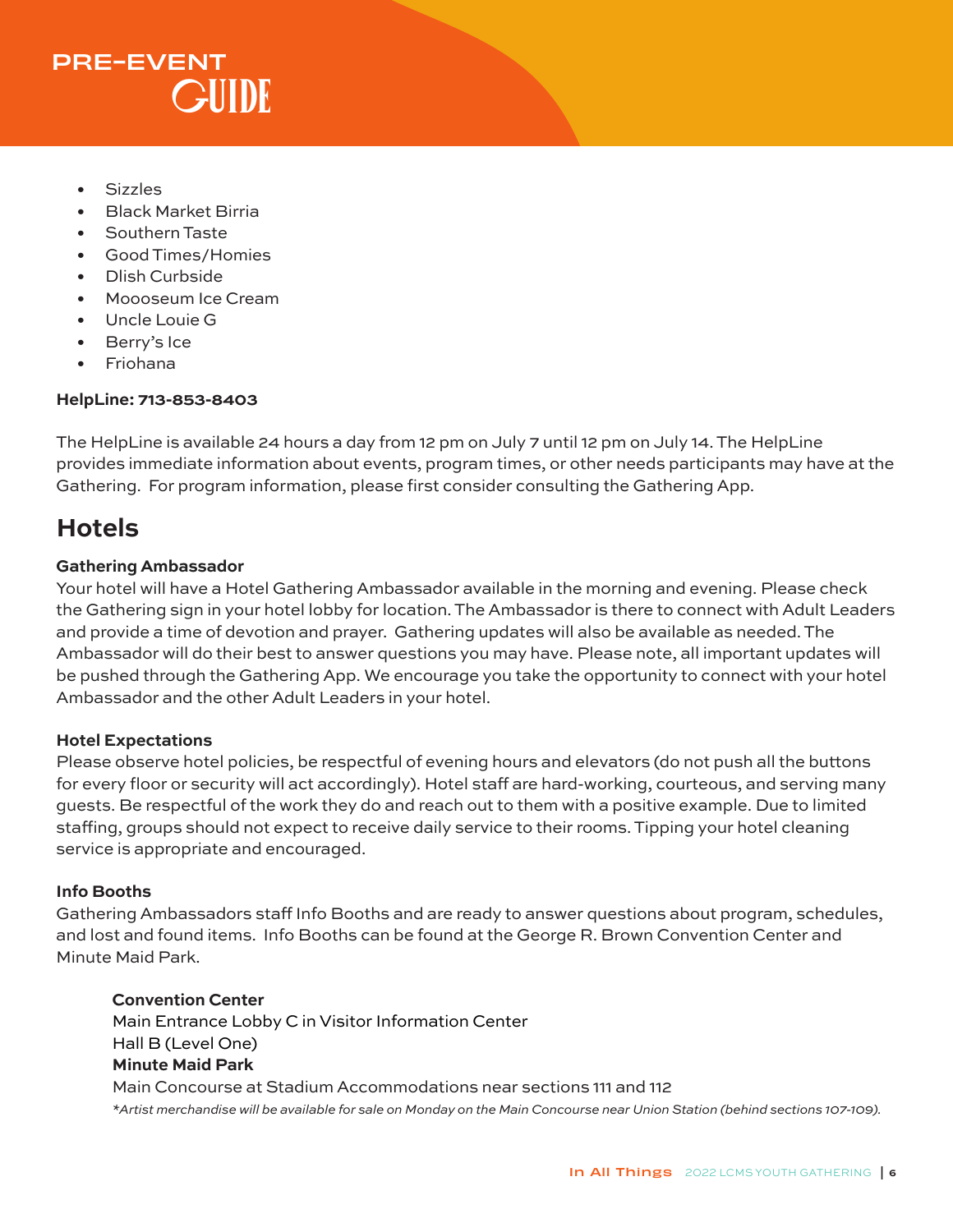#### **WiFi/Internet Access/Charging Stations – George R. Brown Convention Center (GRB)**

Complimentary WiFi is available at the George R. Brown Convention Center in all first level lobbies. Charging stations are available in various rest areas including the Adult Relaxation Area in the McKinney Balcony (GRB Level 2).

#### **Lost Cell Phones**

Participants are encouraged to add the term "AL" as a contact in their cell phone that dials their Adult Leader's phone. If a cell phone is lost, the Adult Leader contact will be dialed and the phone can be returned. Lost items are always deposited at Lost and Found.

#### **LCEF Visa Card Services**

LCEF will be available to assist you during the Gathering. Visit LCEF to ask questions about your LCEF account, LCEF debit cards, and check your account balance. Cash withdrawals are not available through LCEF. Prepaid debit cards can be picked up during registration on Friday and Saturday. LCEF is located in the Lobby adjacent to registration (Friday and Saturday) and Hall B (Sunday-Tuesday) of the George R. Brown Convention Center.

Hours of Operation:

| Friday, July 8   | 1 pm to 5 pm GRB Lobby @ Registration |
|------------------|---------------------------------------|
| Saturday, July 9 | 8 am to 6 pm GRB Lobby @ Registration |
| Sunday, July 10  | 10 am to 6 pm                         |
| Monday, July 11  | 10 am to 6 pm                         |
| Tuesday, July 12 | 10 am to 6 pm                         |

#### **Lost and Found**

All lost and found items will be gathered and secured in Show Office Lobby D. Lost and Found hours are Sunday-Tuesday 9:00 am – 6:00 pm. Check also at the Info Booth on the Main Concourse at Stadium Accommodations near sections 111 and 112 in Minute Maid Park at Wednesday's Worship service.

Items may be turned into ANY Info Booth or the Lost and Found room. To report a lost item, participants can call the HelpLine or stop by any Info Booth. Lost items (Saturday-Wednesday) at Minute Maid Park will be taken to the Lost and Found room at the George R. Brown Convention Center. All youth coming to Lost and Found must be accompanied by an adult.

#### **MOSAIC Initiative**

The MOSAIC Initiative exists to celebrate, uplift, and affirm the diversity within the Body of Christ. The leaders of the MOSAIC Initiative hope that through conversation, education, and relationship building, the youth will have a desire to pursue multi-ethnic and diverse ministry relationships in their local communities to unite the Body of Christ. We hope that as these relationships grow, churches will begin or continue to reflect the diversity in their communities and emphasize the mosaic nature of the Body of Christ, which acknowledges we are created in the image of God, which is Christ in the flesh.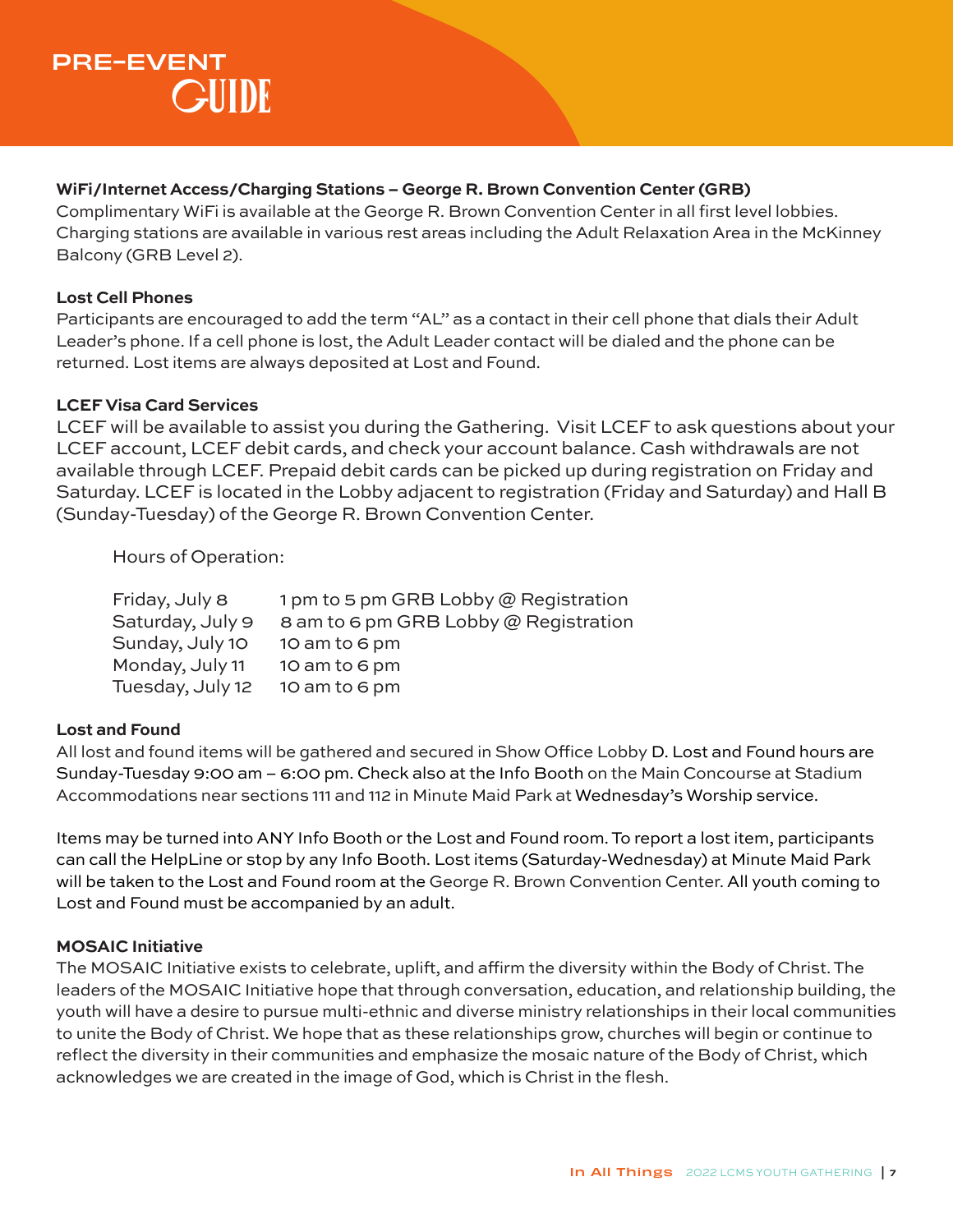The MOASIC team will host a pre-Gathering event (invite only) to welcome and bring together some of the multi-ethnic and diverse congregations within our church body. An interaction session, as well as a booth on the Thematic Floor for youth to explore, highlight the multi-ethnic history of the LCMS and opportunities to grow and reflect the diversity in the Body of Christ will be available for all participants.

#### **Offering**

As part of Wednesday's Worship service, participants will have the opportunity to present their monetary gifts to the glory of God. Gathering offerings will be used in service to ministry across The Lutheran Church—Missouri Synod and throughout the world.

The offering can also be submitted online at lcmsgathering.com (click "Give Online") or mailed to the LCMS Youth Ministry office. This Gathering's offering is designated to assist these ministries:

Gathering Servant Events Up to \$50,000.00

Of the remaining amount, the funds will be designated this way:

| Texas District/Local LCMS Project | Up to \$10,000 |
|-----------------------------------|----------------|
| YouthESource and Resource Support | Up to \$50,000 |

Remaining funds will be split between YouthLead and LCMS Youth Ministry Special Projects.

#### **Wristband Replacement**

All participants will receive a Gathering wristband. The wristband is the participant's ticket into all Gathering activities and events. Participants must wear their wristband at all times.

If a wristband is damaged, Primary Adult Leaders can exchange it for a new wristband at the Gathering Office (GRB 340A). Both the participant and the Primary Adult Leader must visit the Gathering Office. The damaged wristband will be collected and a new wristband will be given to the participant. Additional wristbands will not be provided without exchanging your damaged wristband. Lost wristbands will **NOT** be replaced.

#### **Youth and Adult Poll**

From the very first LCMS Youth Gathering, we have gathered information to gauge attitudes, issues and concerns from teens, young adults, and adult leaders. You can take the Youth or Adult Poll on the app, or using the technology in the Youth Booth in Hall A. If you bring a screenshot showing you took the poll or take the poll in the Youth Booth, we have a special gift for you. We are so grateful to share your thoughts and opinions. We use this information to help us decide what resources to develop and to help the church better care for young people.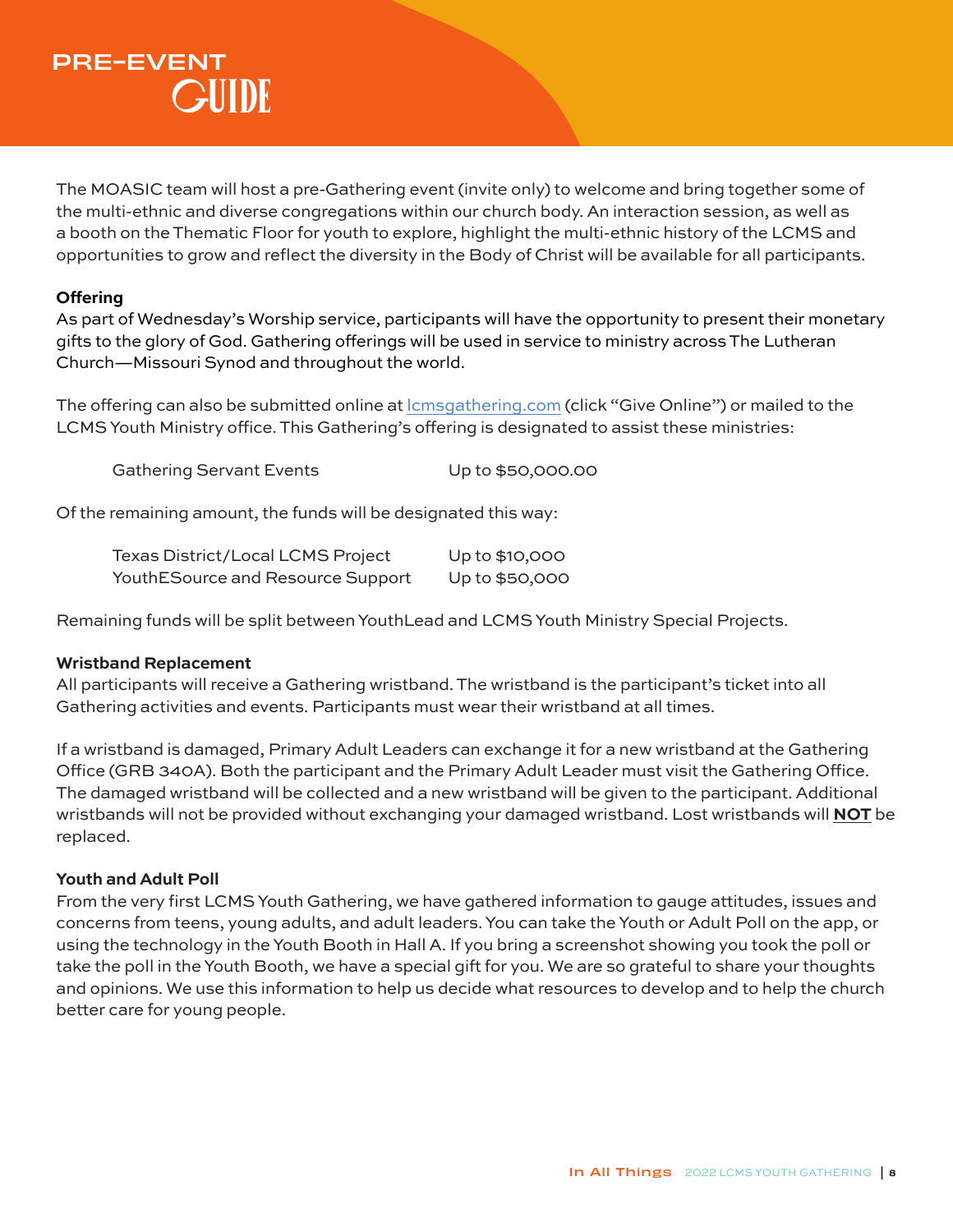### Special Needs

Participants needing to rent a wheelchair, crutches or other healthcare aid are encouraged to contact one of the following medical supply. Additional information can be obtained by contacting the Gathering HelpLine (713-853-8403).

- 1. Scoot Around www.scootaround.com 204-982-0657 888-441-7575 info@scootaround.com
- 2. Texas Medical Supply https://www.texasmedicalsupply.com/services/rental-equipment/ 832-210-3281

### Transportation

#### **Shuttle Bus Service**

- Shuttle bus service will be provided between select hotels, the convention center, and Minute Maid Park.
- Some shuttling hotels will need to walk to a nearby hotel for shuttle service.
- Refer to the Gathering App for shuttle services hours of operation.
- In general, shuttles will make multiple trips between hotels and facilities. Participants should plan on riding earlier buses to meet scheduled event start times. **Long wait times are possible if everyone tries to ride the later shuttle.**
- Look for signs posted at your hotel, refer to the Gathering App or contact your hotel Gathering Ambassadors for shuttling details.
- Shuttling services ONLY run during the morning and evening. Participants are responsible for their own transportation to their hotel if needed during the day.
- Additional details or links such as routes, maps and the latest shuttling information can be found on the Gathering App.

#### **METRORail Transit System (Light Rail)**

- The Houston metropolitan has an excellent mass transit system to assist you in seeing the city of Houston. Although not necessary for attending Gathering events, METRORail connects participants to restaurants, museums, and other attractions.
- In partnership with METRO, youth participants will be able to ride the METRO for free July 7-14. Youth Participants must be wearing their Gathering wristband to receive free rides.
- Adult leaders are encouraged to purchase Adult Day Passes for \$3.00 which will give them flexibility to ride the METRO all day. Passes can be ordered online or purchased in Houston.
- General information, schedules and travel tools are available at: www.ridemetro.org.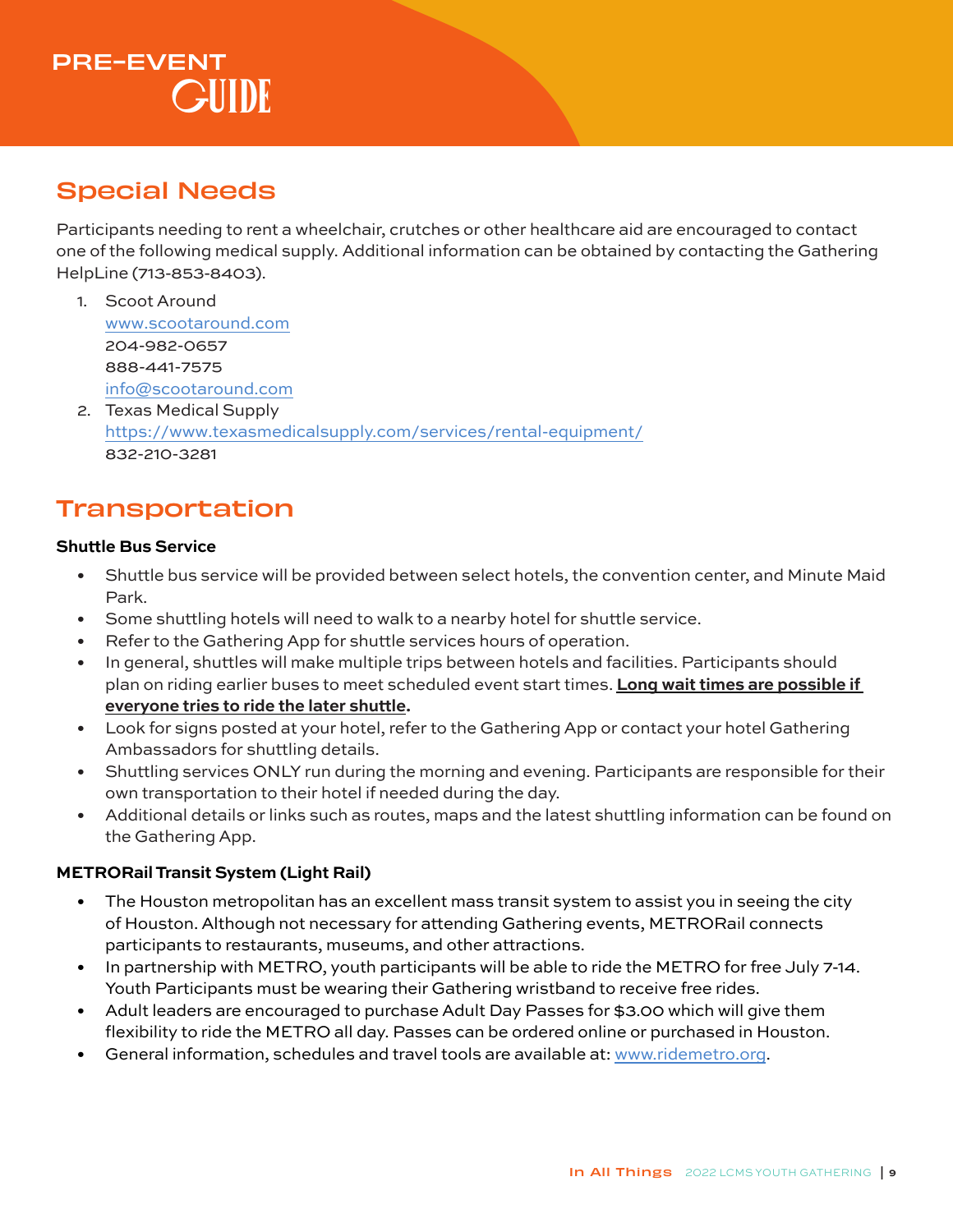#### **Private Transportation: Motor Coach/Automobile**

- Once downtown, all facilities and hotels are considered within walking distance. **It is highly recommended to not use private transportation such as motor coaches or automobiles during the days of the Gathering while downtown.**
- Private vehicles (motor coaches, automobiles, etc.) will not receive access to vehicle drop-off points at the convention center or stadium. This is for the safety of pedestrian traffic. Refer to the Gathering App for recommendations of off site parking options.

#### **Parking**

If necessary, public parking lots are available at the city for a fee. Consult information on the web, including: www.downtownhouston.org/parking.

#### **Wednesday Morning**

- To expedite your departure from the Gathering on Wednesday, it is suggested that groups return to and depart from their assigned hotels following the conclusion of the Stadium Event.
- Groups are **NOT** allowed to bring luggage into the seating area of Minute Maid Park at any time. Confirm your hotel's check-out time and policy. Hotels with an earlier check-out time may provide a luggage holding room for your convenience. If you have questions, contact your Hotel Gathering Ambassador.
- Groups who are leaving directly from Minute Maid Park should refer to the Gathering App for pickup locations. Please consider having the bus arrive after 10:00 am when rush hour has decreased.
- Pickups in areas immediately adjacent to the Stadium are for Gathering Shuttling only. Personal vehicles will **NOT** be allowed in these areas. **DO NOT** plan to be picked up in these areas.

### Health, Safety and Security

#### **Curfew**

The City of Houston and Harris County have a curfew for minors. It is very important our young people understand the need to stay with an Adult Leader late in the evening. The curfew is for all people under 18 years of age. The hours for curfew are as follows: *midnight to 6:00 am, seven days a week.* During the later hours, minors must be with a parent/guardian or under the watch of an Adult Leader. If out in the city late in the evening, we recommend youth be chaperoned by an Adult Leader.

#### **General Safety**

- 1. As you travel around the city, please maintain groups of at least three or four, with an Adult Leader. Never travel alone!
- 2. Follow suggested walking routes and know where you are headed before you leave. Refer to your hotel Gathering Ambassador for routes. Do not wander into areas or void of people. Unfolding a map or consulting a map app in public can be an invitation for help – wanted or unwanted.
- 3. Proper footwear should be worn by all participants. Flip flops or other open-toed footwear is not recommended for the service experiences, walking around the city or inside program facilities.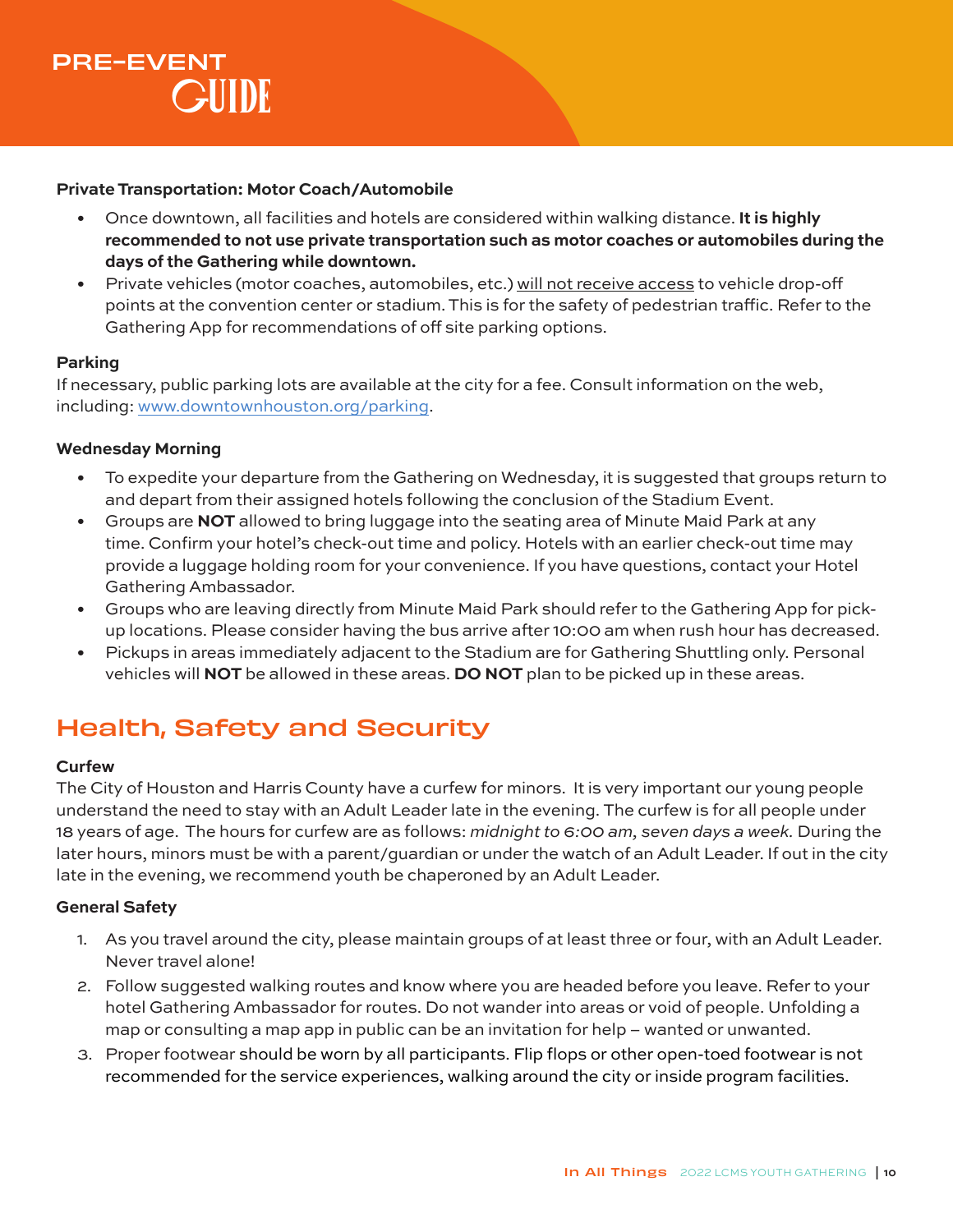- 4. Walk confidently; be courteous and respectful to people you meet on the street. If you feel uncomfortable, trust your instincts, and move to a safer area.
- 5. Carry your purse close to your body and your wallet in your front pocket. Make sure pockets on backpacks are closed or zipped.
- 6. Hydration (drinking water), light-colored clothing, a balanced diet, and sleep are the best prevention for heat exhaustion and dehydration while in Houston.
- 7. Watch out for each other, care for each other, and have the servant heart and mind of Jesus when it comes to how you treat all people.
- 8. If you see something, say something! Be on the lookout for people doing things out of the ordinary such as entering prohibited areas or creating conflicts. Report any suspicious activity right away to the nearest security staff, law enforcement, or call 911.
- 9. Try to leave all valuable possessions at home if possible. Secure valuable possessions or money when leaving the hotel room. Only bring necessities with you and avoid wearing and carrying expensive items. Do not leave any valuables or backpacks unattended. When you do have to take out your wallet or purse, try to keep it discreet and do not let people see any cash. Be cautious when using an outdoor ATM.
- 10. Be aware at all times and keep your eyes up and off your phone.

#### **What to Carry with You (or not)**

- 1. Each Gathering participant should bring photo identification and a completed Gathering Medical Release and Liability Waiver. Each participant should always carry a photo ID and a copy of these forms. A designated Adult Leader should also carry a copy of each group member's forms.
- 2. The backpack provided by the Gathering is the primary bag participants should use for transporting personal items into the George R. Brown Convention Center and Minute Maid Park. The Gathering backpack will be less likely to be searched by security personnel.
- 3. Each participant should place his/her name on the **inside** of the backpack. DO NOT put personal information on the outside.
- 4. Keep your belongings in front of you and close to your body. Be sure your backpack is fully zipped. Keep a list of all credit, debit, ID cards, and cash you bring and never carry any PINS or passwords with you.
- 5. Random searches of all backpacks, bags, containers, purses, etc., may take place at entry areas and other designated areas in the George R. Brown Convention Center and Minute Maid Park. Security personnel reserve the right to question and search participants and their personal effects when suspicious activity is observed.
- 6. Any items left unattended in the George R. Brown Convention Center and Minute Maid Park will be confiscated for participant safety.
- 7. Designate one Adult Leader who will carry a basic first aid kit.
- 8. Lasers, fireworks, and weapons of any type are not permitted at Gathering activities and will be confiscated. Do not joke about weapons, violent acts, or terrorism.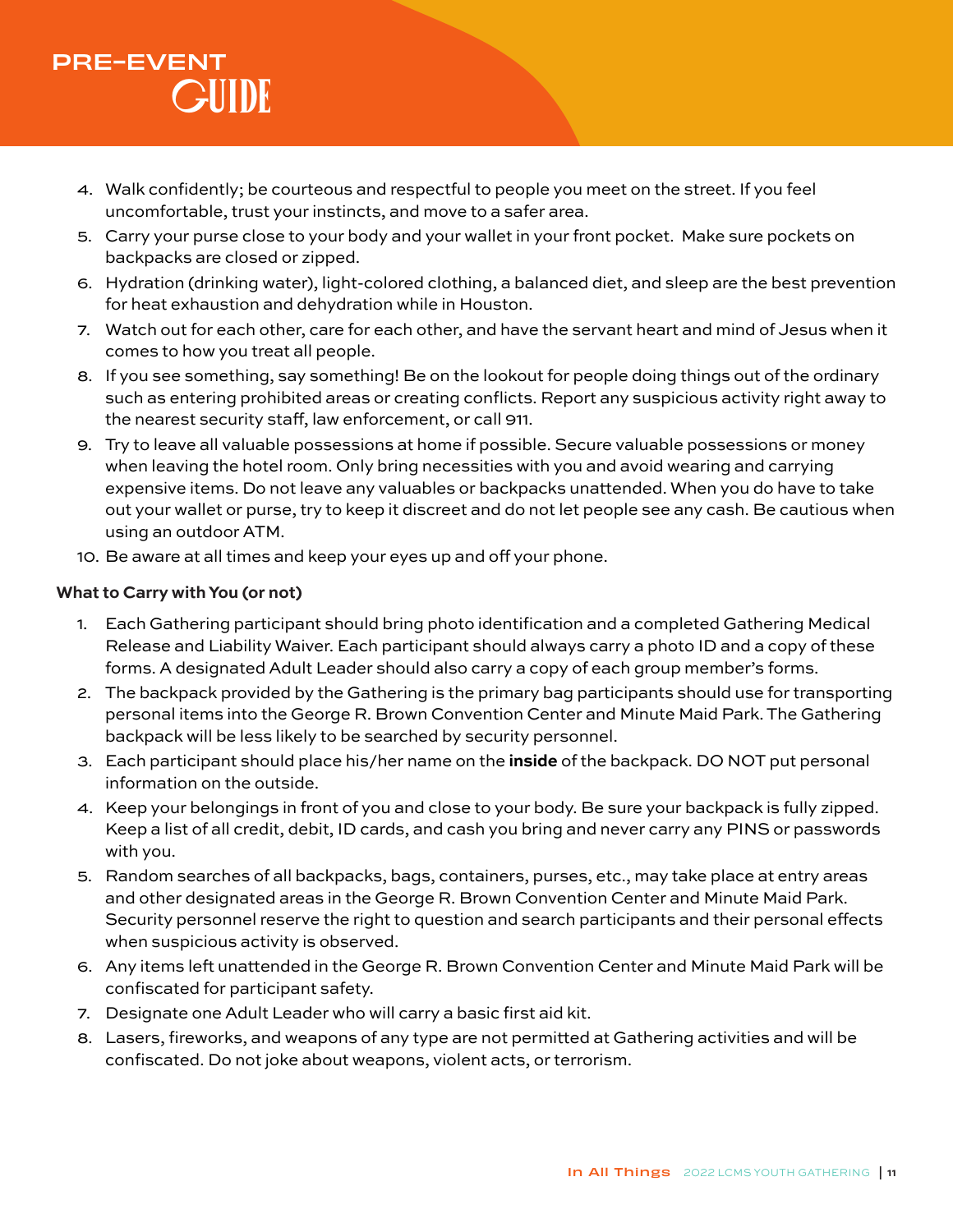#### **Safey During Programming**

- 1. Before entering any Gathering event, have a realistic plan of where your group will sit. Designate a pre-arranged meeting spot for members in case someone becomes separated from your group. To avoid injuries, refrain from running when the doors open for any Gathering event.
- 2. To prevent being separated from your group, establish a meeting place to reconnect in both the George R. Brown Convention Center and Minute Maid Park. In an emergency, call the Gathering HelpLine (713-853-8403).
- 3. Board buses as a group to avoid losing people.
- 4. Maintain a physical list of cell phone numbers for the members of the group. Program an Adult Leader's cell phone number and the Gathering HelpLine number (713-853-8403) on all cell phones. Remind participants to be courteous to others when using cell phones. Please silence cell phones during Bible Studies, Mass Events, Worship, and Sessions.
- 5. Within the Gathering Complex and Minute Maid Park, always let Adult Leaders know where you are going. Designate a pre-arranged meeting spot for your group in the event someone becomes separated.

#### **Safety in Traveling**

- 1. The tunnel system can connect you to a number of food options, but they do not connect to George R. Brown Convention Center or Minute Maid Park. Be courteous as many locals use the tunnels as part of their daily routine. Make sure to always create a path for people to pass you that are walking faster.
- 2. Do not become complacent when traveling or while at events.
- 3. Within any venue you enter, make sure to make a mental note of emergency exits. It is important to know a solid route to an exit if you need to leave quickly.
- 4. Be especially aware when utilizing public transportation. Know your directions and plan your route ahead of time. Be aware of areas that do not look safe and if lost, find the nearest official to guide you back to the Gathering events.
- 5. It is a good idea to budget your time before and after each event. You will not need to worry about beating the crowd then or being late to anything.
- 6. METRORail/Buses
	- o Wait in well-lit areas and near other customers when waiting for a bus or a light rail.
	- $\circ$  While riding on the bus or light rail, sit near the bus driver or train conductor and keep your valuables close and in front of you. Be alert to pickpockets.
	- $\circ$  If someone harasses you or you see something out of the ordinary, call 911 or notify the bus driver or train conductor. Transit Police can also be contacted at 713-224-2677.

#### **Emergency Medical Response**

If you or someone you are with has a medical emergency, call 911 immediately or report it to the nearest safety and security representative. Refer to the medical emergency procedures for the George R. Brown Convention Center and Minute Maid Park.

The St. Joseph Medical Center is the closest hospital to downtown for any medical emergencies.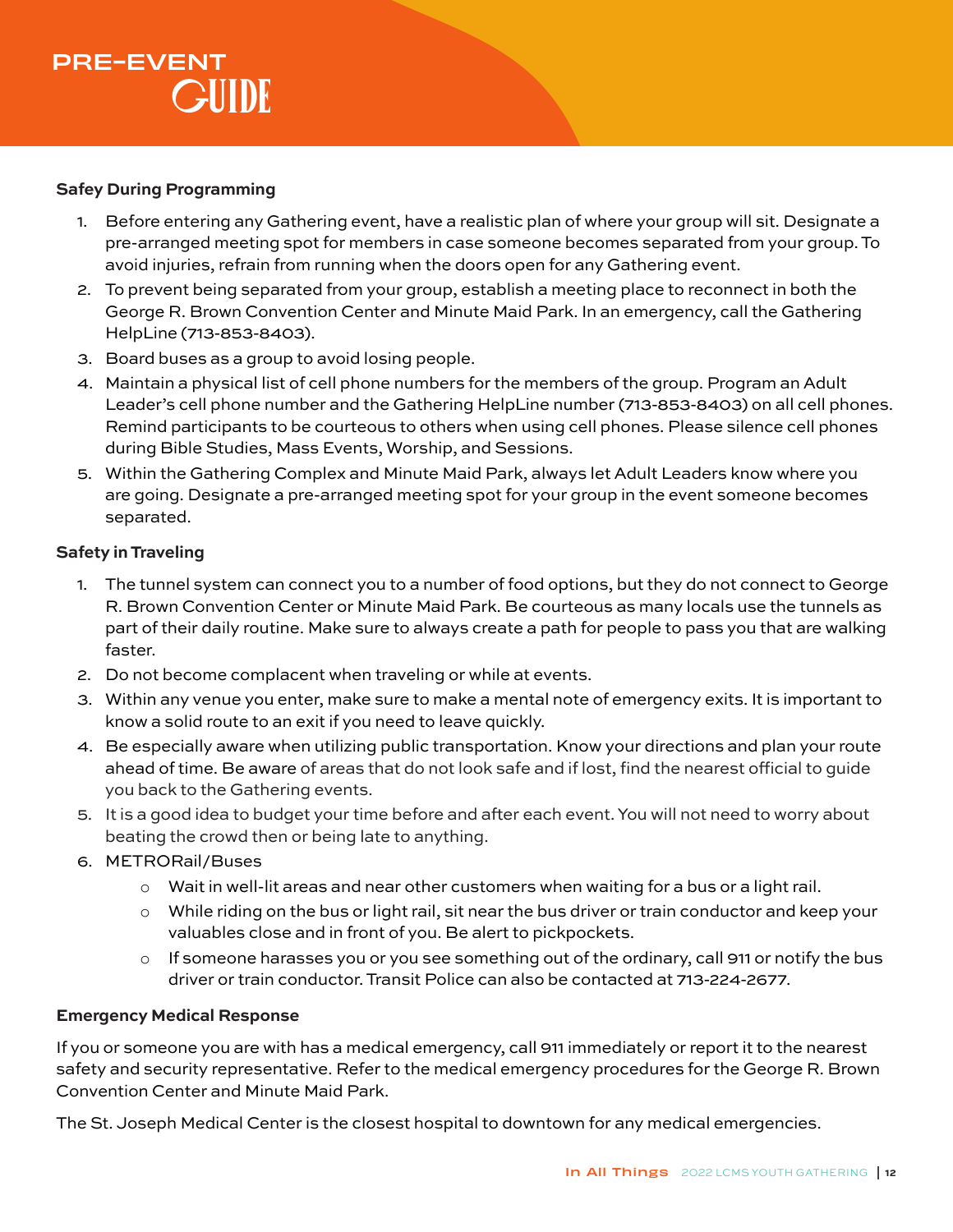

#### **George R. Brown Convention Center**

If inside or immediately outside the convention center, please communicate by calling Convention Center Security Dispatch at 713-853-8087 or find a uniformed patrol office at security podiums located in convention center lobbies.

In an emergency situation be prepared to provide:

- 1. Your Name
- 2. Your Location

3. Your contact information (if cell phone is available)

4. A description of the situation: Is the person breathing? Is the person responsive? How did the injury occur (if known)? What is the person's complaint?

Notify a Gathering staff member by calling the HelpLine (713-853-8403) as quickly as the situation allows. Provide information on the location of the incident, nature of injuries, the extent of any damage, and the age(s) of those involved.

#### **Minute Maid Park**

In case of an emergency, contact a Gathering staff member (Gathering Ambassador or usher) or Minute Maid Park staff member. Minute Maid Park Ballpark Security can be reached at 713-259-8928.

#### **Hotels**

Your Gathering Ambassador and hotel staff are key resources in case of emergency. When you check into your hotel, familiarize yourself with your hotel's phone system for emergency response. Again, please call the Gathering HelpLine (713-853-8403) as quickly as the situation allows.

#### **Location Specific Notes Minute Maid Park**

- Be prepared that each participant will go through a security process with backpacks possibly being inspected. All Non-Gathering backpacks and bags will be searched upon entry to Minute Maid Park. Gathering backpacks may not be searched based on the process being used at the park entrance (Metal Detector, etc.) Please help expedite the entrance process by having your bag opened allowing the security personnel to check your bags and backpacks. Each group may want to consider consolidating backpacks for evening programming to speed up the process.
- If you have a medical problem at Minute Maid Park, contact Stadium ushers or a Mass Event volunteer usher. They will call medical assistance or direct you to the nearest first aid station. Minute Maid Park First Aid Stations are located in section 150/151 and 250/251.
- Be aware of the crowds and know your exits.
- Make sure to know what you can and cannot bring to the stadium.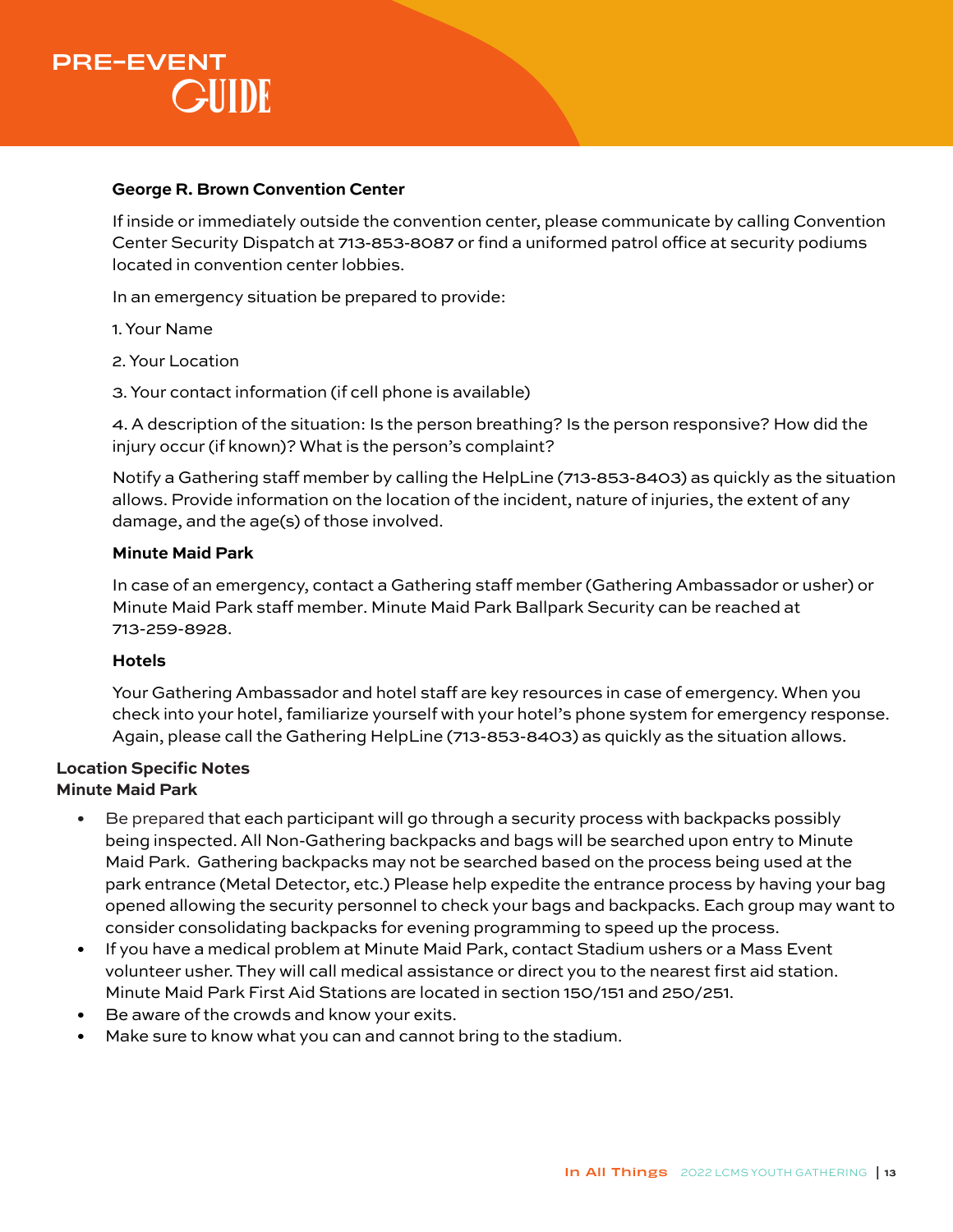#### **Permitted Items**

Guests are welcome to carry in the following items into Minute Maid Park:

- Still-photography cameras with a lens that is 6" or less in length
- Hand-carried jackets or blankets which will be searched upon entry
- Empty reusable water bottles
- One factory-sealed (unopened) water bottle
- Mascots on poles, signs, and selfie sticks are allowed

#### **Prohibited Items**

- Any bag larger than 12" x 6" x 12"
- Hard-sided containers or coolers, briefcases, fanny packs, cinch bags, luggage of any kind, computer bags, camera bags and large traditional seat cushions that have pockets\*
- Glass, cans, aluminum bottles or thermoses of any kind\*
- Laser pens/pointers
- Video cameras or mono/tripods (no spectator cameras with lenses over six inches long will be permitted)
- Laptop computers
- Umbrellas\*\*
- Firearms, knives or weapons of any kind
- Illegal drugs or substances
- Alcoholic beverages
- **Televisions**
- Animals (except service animals to aid persons with disabilities)
- Air horns, whistles, cowbells or other distracting noisemakers
- Any devices that may interfere with and/or distract any sports or event participant, other guests, audio or audio/visual telecast or recording of the game or event, or any technology-related service provided in the stadium
- Projectiles (i.e., Frisbees, beach balls, footballs, etc.)
- Aerosol cans (i.e., mace, pepper spray, hairspray, etc.)
- Fireworks, Confetti, or glitter
- Obscene or indecent clothing
- Balloons
- Use of wheeled footwear, skateboards, hover boards and Segways\*
- **Strollers**
- Outside food and beverage\*

*\*Exceptions will be made for those with medical requirements and/or special needs. Small individually wrapped snack items will be allowed in. One factory-sealed water bottle will be allowed for each participant.*

*\*\*Small umbrellas that can be folded and placed under the seat will be permitted.*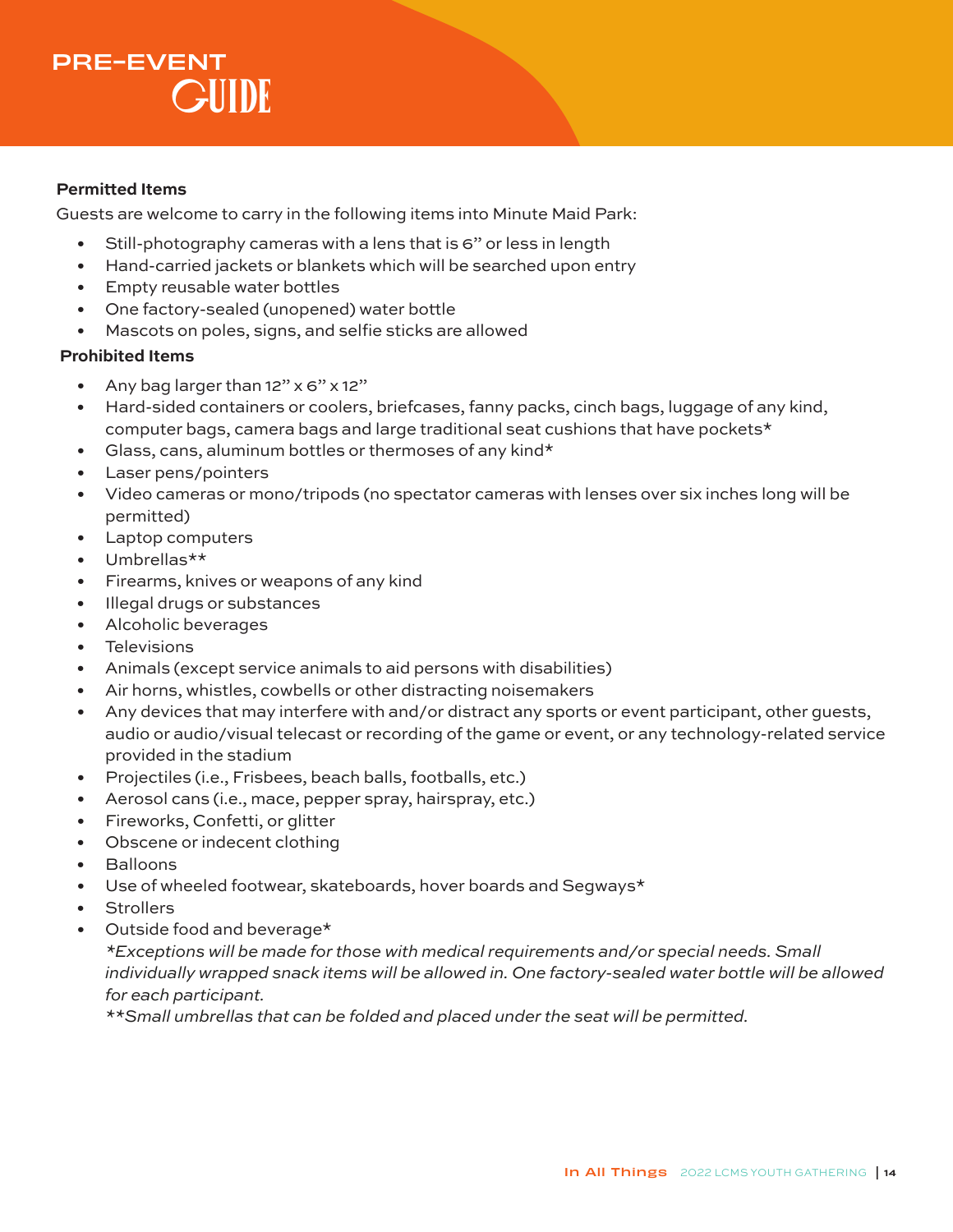

#### **George R. Brown Convention Center**

- If you have a non-emergency medical need, go to a first aid station or contact a Gathering Ambassador or Young Adult Volunteer (YAV) and they will call medical assistance or direct you to a first aid station.
	- o GRB First Aid Station Located in Stage Office Lobby E and Stage Office Lobby A.
	- o GRB First Aid/Medical Services Satellite Location Located in Hall D
- This is a public building, be aware of the public and the potential homeless population and feel free to politely decline if they ask for money or food.

#### **Downtown**

- Walk in well-lit areas and make sure to keep possessions in front of you and close to your body.
- Abide by all traffic rules and pedestrian signals. Stay on sidewalks and in tunnels
- Be aware of the homeless population and feel free to politely decline if they ask for money.
- Call 911 if someone harasses you or you see something suspicious
- Participants in need of medical treatment for injury or illness while at a hotel should contact their Adult Leader, hotel Gathering Ambassador, or hotel staff to determine the location of the nearest medical facility. Participants are reminded to carry a copy of their medical release form at all times.

#### **Severe Weather**

The weather will be continuously monitored, and announcements will be made if there are any imminent threats. Move to the lower level of the nearest building to a room without windows if severe weather announcements have been made.

#### **Fire/Evacuation**

- In the event of a fire or a necessary evacuation, exit the building as quickly as possible. Utilize the stairs rather than elevators and alert all patrons who may not already be aware of the evacuation.
- Call 911 or notify the nearest safety and security representative if you notice a threat that might require an evacuation.

#### **Staying Safe in the Summer Sun**

Houston July Weather:

- The average high temperature is 91° F.
- The average low temperature is 76° F.
- The average precipitation is 4 inches.

Extreme heat can cause many health issues, even death. Below are safety tips that will help you stay safe during your time in the hot, humid, summer climate of Houston.

- 1. Drink plenty of water. Your body needs water to keep cool. You should drink at least eight, eightounce glasses of water (64 oz.) each day to avoid dehydration. More may be necessary depending upon whether you are used to the heat, are sick, or have special medical conditions. Sports drinks (such as Gatorade) are okay in moderation in addition to your daily water intake.
- 2. Dress for summer. Lightweight, light-colored clothing reflects heat and sunlight, and helps your body remain cool.
- 3. Slow down/spend as much time as possible in air conditioning. Plan ahead to allow yourself plenty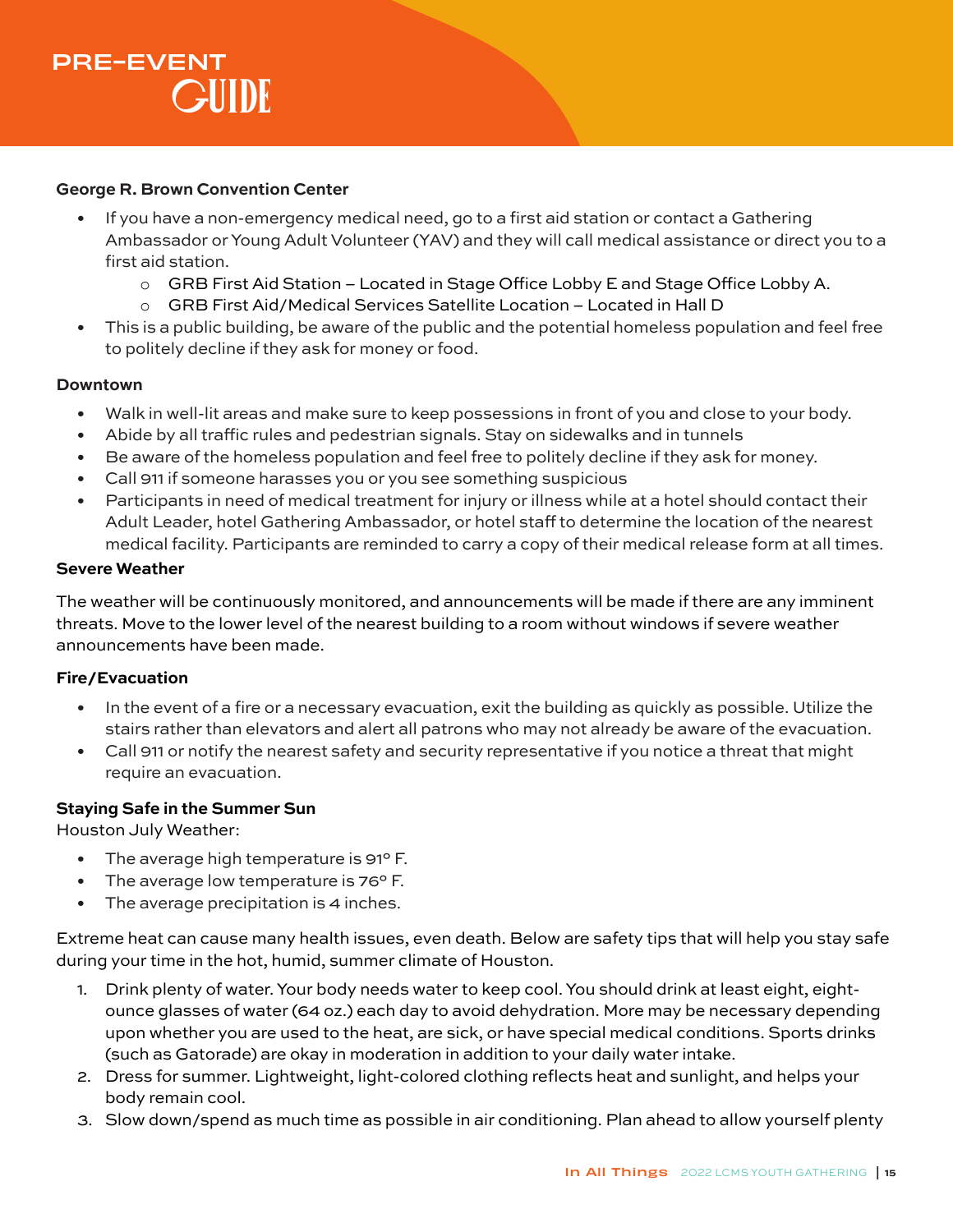of time for each day's activities. If you are feeling the effects of the heat, seek the coolest locations possible (this may not necessarily be indoors) and rest.

- 4. Don't get too much sun. Sunburn makes the job of heat dissipation more difficult for your body. Wear sunscreen (reapplying frequently and liberally), hats, and other coverings during the day.
- 5. Don't over-eat. The more food (protein) you place in your body, the more heat energy the human body will create during the digestive process.

#### Heat Illness Symptoms

SUNBURN: Redness and pain. In severe cases swelling of skin, blisters, fever, headaches. First Aid: Ointments for mild cases if blisters appear and do not break. If breaking occurs, apply dry sterile dressing. Serious, extensive cases should be seen by a physician.

HEAT CRAMPS: Painful spasms usually in muscles of legs and abdomen possible. Heavy sweating. First Aid: Firm pressure on cramping muscles, or gentle massage to relieve spasm. Give sips of water. If nausea occurs, discontinue use.

HEAT EXHAUSTION: Heavy sweating, weakness, skin cold, pale, and clammy. Pulse thready. Normal temperature possible. Fainting and vomiting. First Aid: Get victim out of sun. Lay down and loosen clothing. Apply cool, wet cloths. Fan or move victim to air-conditioned room. Sips of water. If nausea occurs, discontinue use. If vomiting continues, seek immediate medical attention.

HEAT STROKE (or sunstroke): High body temperature (106° F or higher). Hot dry skin. Rapid and strong pulse. Possible unconsciousness. First Aid: HEAT STROKE IS A SEVERE MEDICAL EMERGENCY. SUMMON EMERGENCY MEDICAL ASSISTANCE OR GET THE VICTIM TO A HOSPITAL IMMEDIATELY. DELAY CAN BE FATAL. Move the victim to a cooler environment. Reduce body temperature with cold water or sponging. Use extreme caution. Use fans and air conditioners. If temperature rises again, repeat process. Do not give fluids. People on salt restrictive diets should consult a physician before increasing their salt intake.

#### **Care Teams**

**Two Teams** serve adult leaders and all Gathering participants throughout the event. These crews can be accessed through the HelpLine (713-853-8403), an Ambassador or may be found in spots such as the Adult Relaxation Area, the Interactive Area, near Sessions which are addressing sensitive topics and at the Mass Events.

The **Care Team** are Ambassadors ready to provide high quality spiritual, social, and emotional care and assistance for adult leaders and youth as needs arise during the Gathering (i.e., group struggles, lesssignificant emotional struggles, weary adult leaders, etc.). This team will also provide follow-up care in a crisis moment as directed from the Crisis Team.

The **Crisis Team** consists of trained professionals who deescalate and stabilize situations (i.e., notification of death in the family, legal issues, substance abuse, depression, or suicidal feelings). Crisis team members are obligated to report incidents in accordance with mandatory reporting laws and will provide referrals as appropriate while maintaining confidentiality.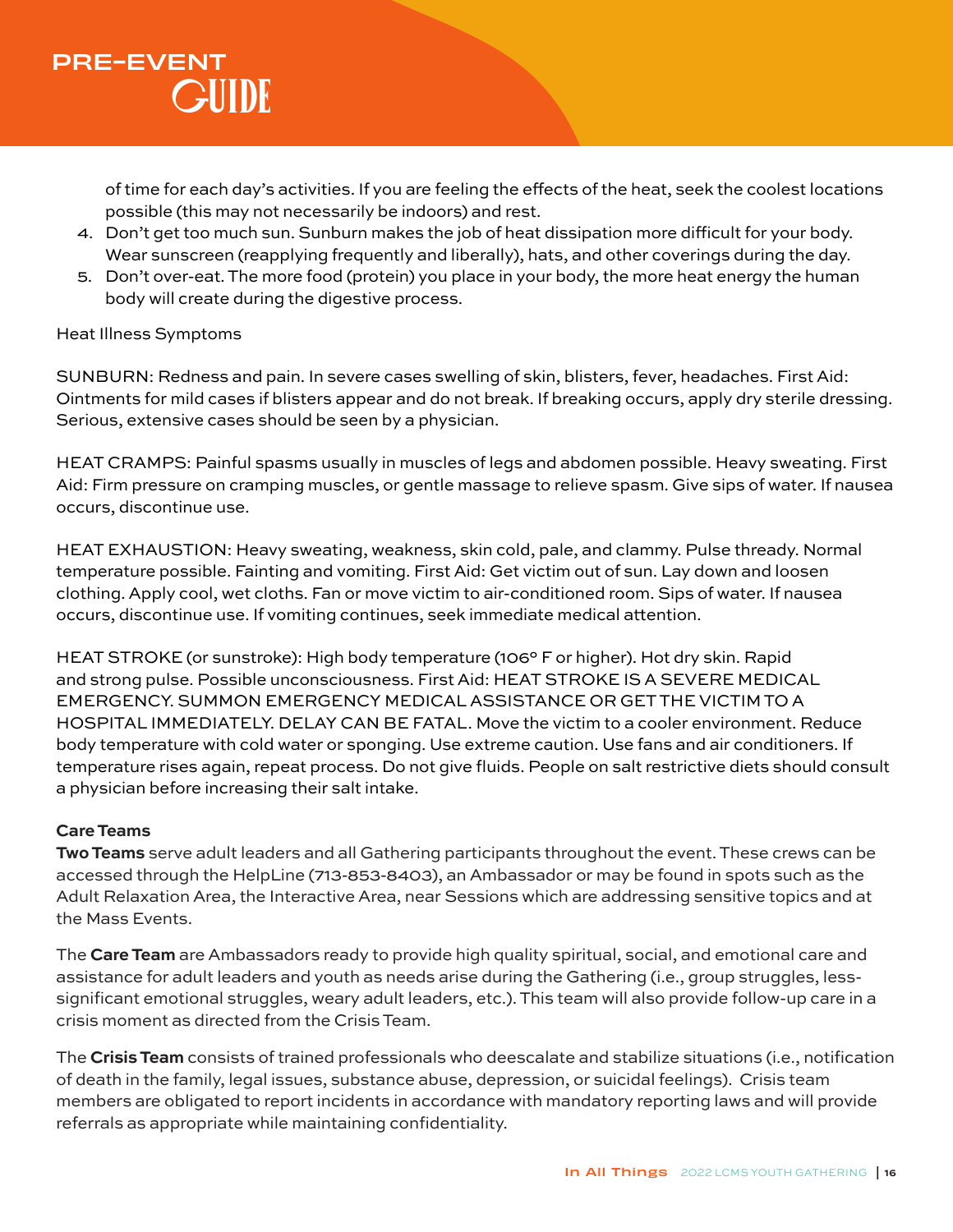#### **Secondary Insurance Information**

Registrants are covered by a very limited accident and medical insurance policy that provides reimbursement up to a minimal dollar amount for emergency medical expenses incurred as a result of purely accidental injuries sustained while at the Gathering. This coverage is secondary to all other personal insurance coverage available to the participant and will make payment only if such other insurance is not adequate to cover the medical expenses resulting from an accidental injury sustained while at the Gathering.

#### **Adult Leader Relaxation Area**

### **McKinney Balcony (GRB Level 2) | Open 10:00 am-5:00 pm**

#### **For Adult Leaders Only**

Sponsored by **Concordia Plan Services** the Adult Relaxation Zone is a place designed for adult leaders to take a break apart from their students. You will be welcomed by Concordia Plan Services staff along with members of the Adult Leader team and Gathering Ambassadors. Visit the zone when you need a place for to refresh, relax and renew your heart, soul, mind, and strength (Mark 12:30).

### **Gathering Volunteers**

#### **Ambassadors**

Gathering Ambassadors serve Gathering participants. They are Gathering volunteers, super servants, aged 25 and older. Ambassadors are carefully selected and trained prior to the Gathering and serve in key roles throughout the city, George R. Brown Convention Center, Minute Maid Park and participant hotels. They aim to answer questions, ensure participant safety and assist with traffic flow. At your hotel, an Ambassador is available to pray with Adult Leaders and provide information or event updates as needed.

Their blue shirts, blue backpacks, and yellow swag make Gathering Ambassadors easy to identify. Please do not hesitate to ask any Ambassador your questions—they're all there to help! While they are unable to serve as emergency personnel, they are trained to contact the needed help and are able to walk alongside leaders in uncertain situations.

There are some important things Gathering Ambassadors *cannot* do for Gathering Adult Leaders.

- Ambassadors are not behavior monitors but are available to help you as you work with your youth.
- Ambassadors are not empowered to serve as a liaison between hotel management and Gathering groups unless an arbitrator is required. They are unable to assist with room assignments, billing, rooms, or hotel damages.
- Ambassadors have no authority to commit The Lutheran Church—Missouri Synod in issues that demand the expenditure of money to hotels or to Gathering participants.

#### **Team Flex**

Another area of the Blue Crew of Gathering Volunteers is Team Flex. These volunteers are decked out in blue shirts and blue swag. They have generously signed up to serve in a flexible capacity from before the Gathering begins until after the wrap up of Worship. They come from all over the country as well as from right here in Houston. They serve in specific areas and are able to help with questions and needs in those areas. You'll find them smiling in nearly every area of the Gathering Complex.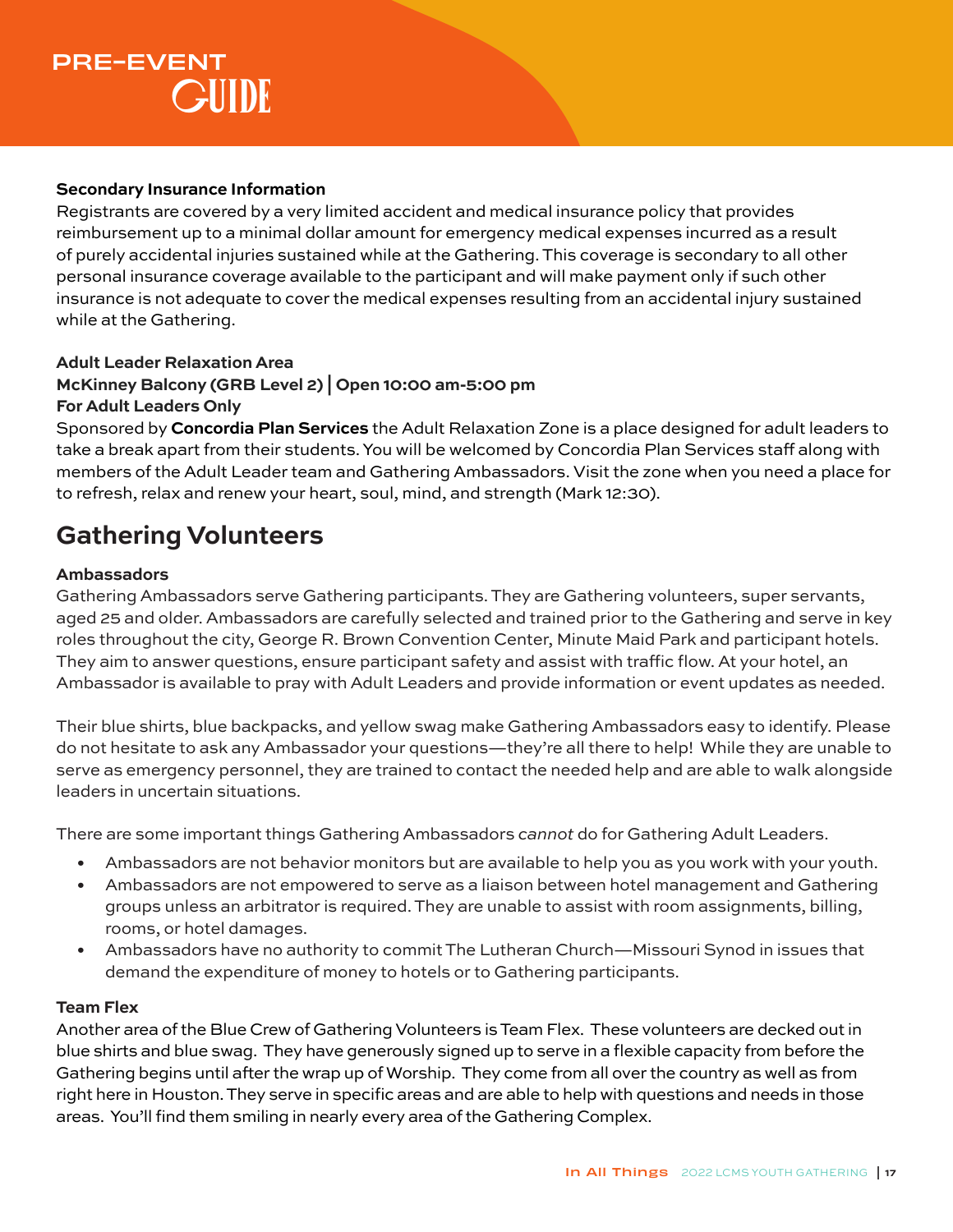When you need assistance, THINK BLUE! "Blue Shirts" are here to serve!

#### **Young Adult Volunteers –Orange Nation**

Young Adult Volunteers (YAVs) can be identified by their orange shirts and extreme enthusiasm. YAVs play a huge role in making the Gathering a successful and memorable experience. They serve as role models while working in specific areas of the Gathering in the George R. Brown Convention Center, Minute Maid Park, Gathering hotels, and Off-Site Servant Events.

Not only is the Gathering the largest gathering of LCMS high school youth, it is also the largest gathering of young adults between the ages of 18-25.

Think you have what it takes? If you'll be 18-25 in 2025, we would love to have you serve at the 2025 Gathering!

#### **The Gathering App**

Download the official app of the 2022 LCMS Youth Gathering. Bookmark your favorite speakers, learn more about sessions and stay connected with the happenings at  $\#LCMSYG$ . The Gathering app is available for download in your iTunes or Google Play store under "LCMS Youth Gathering".

#### **Post-Gathering Bible Study**

After the Gathering, you can download a Post-Gathering Bible study from the Gathering website and view through the Gathering app. Both the leader and participant versions will be found at https:// lcmsgathering.com/resources/.

### Guide for Effective Community Group Time

The Gathering is only a catalyst for ongoing growth in the Christian faith for young people and adults. Community Groups provide the intimate setting necessary for the Gathering to have a lasting impact in the lives of participants. Seeing thousands of people together is exciting and perhaps even inspirational, but Community Group time provides youth the opportunity to talk things through and make new discoveries about life in Christ and life in the Church.

In addition to other benefits, Community Groups at the Gathering help participants:

- Grow closer in relationships with one another
- Review, debrief, and talk about experiences of the day
- Reflect on spiritual topics and daily Gathering themes
- Plan and organize each day

Community Group time will happen at different times throughout the day, morning to night. Specifically, Gathering planners suggest you find time to recap each day. Devotions have been provided to guide your study and discussion throughout the day. Community Group resources, including daily reflection questions and orders of prayer are found in your Gathering Guidebook, starting at page 16. Additional information on the following pages provides good starting points and encourages continued growth in your Community Groups: